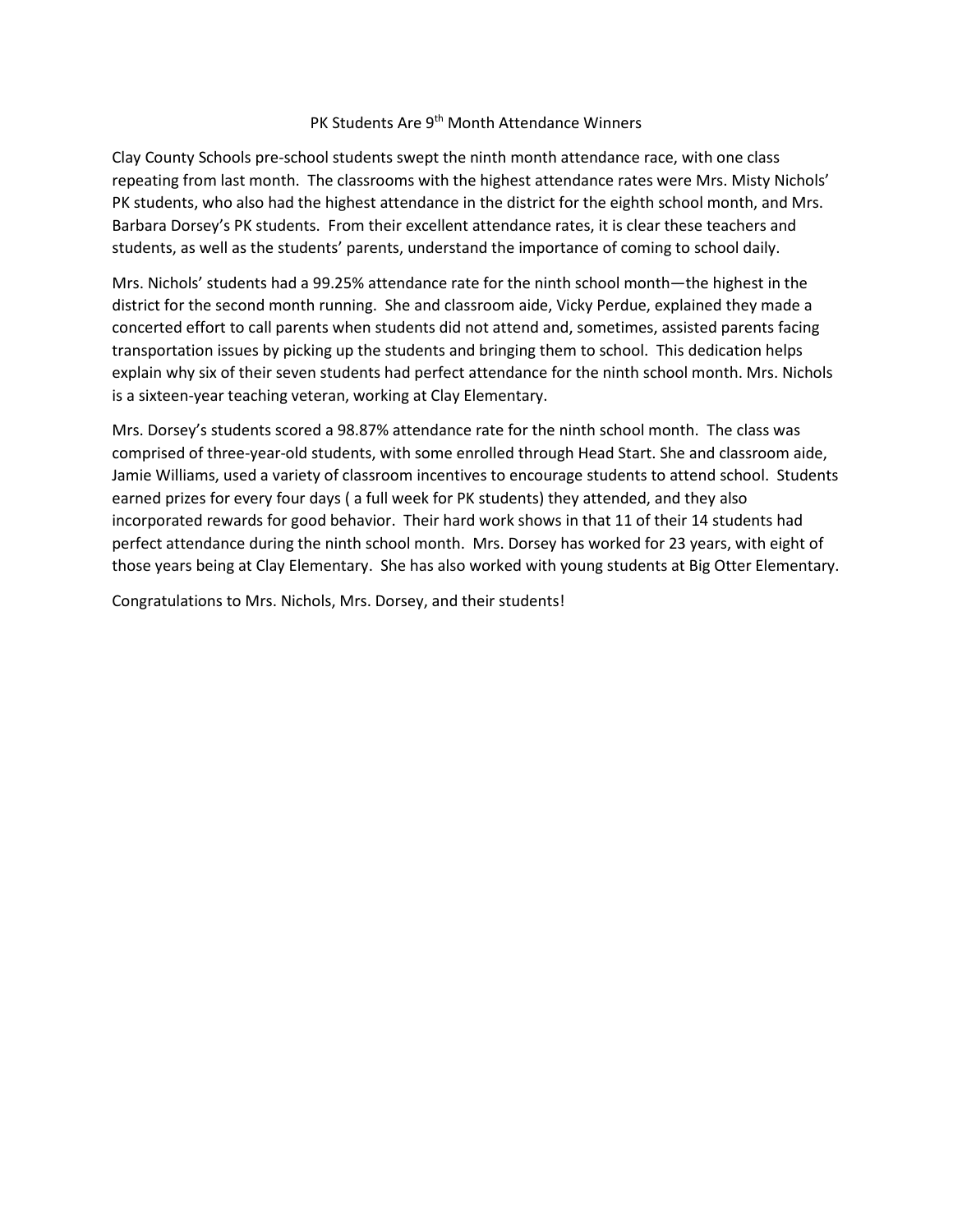

*Celebrating having the highest attendance rate in the district for the second month in a row (99.25%) are (left to right): Clay Elementary Assistant Principal Mrs. Mistie Legg; Clay Elementary Preschool Teacher Mrs. Misty Nichols; classroom aide Mrs. Vicky Perdue; and Clay County Schools Superintendent Mr. Joe Paxton.*